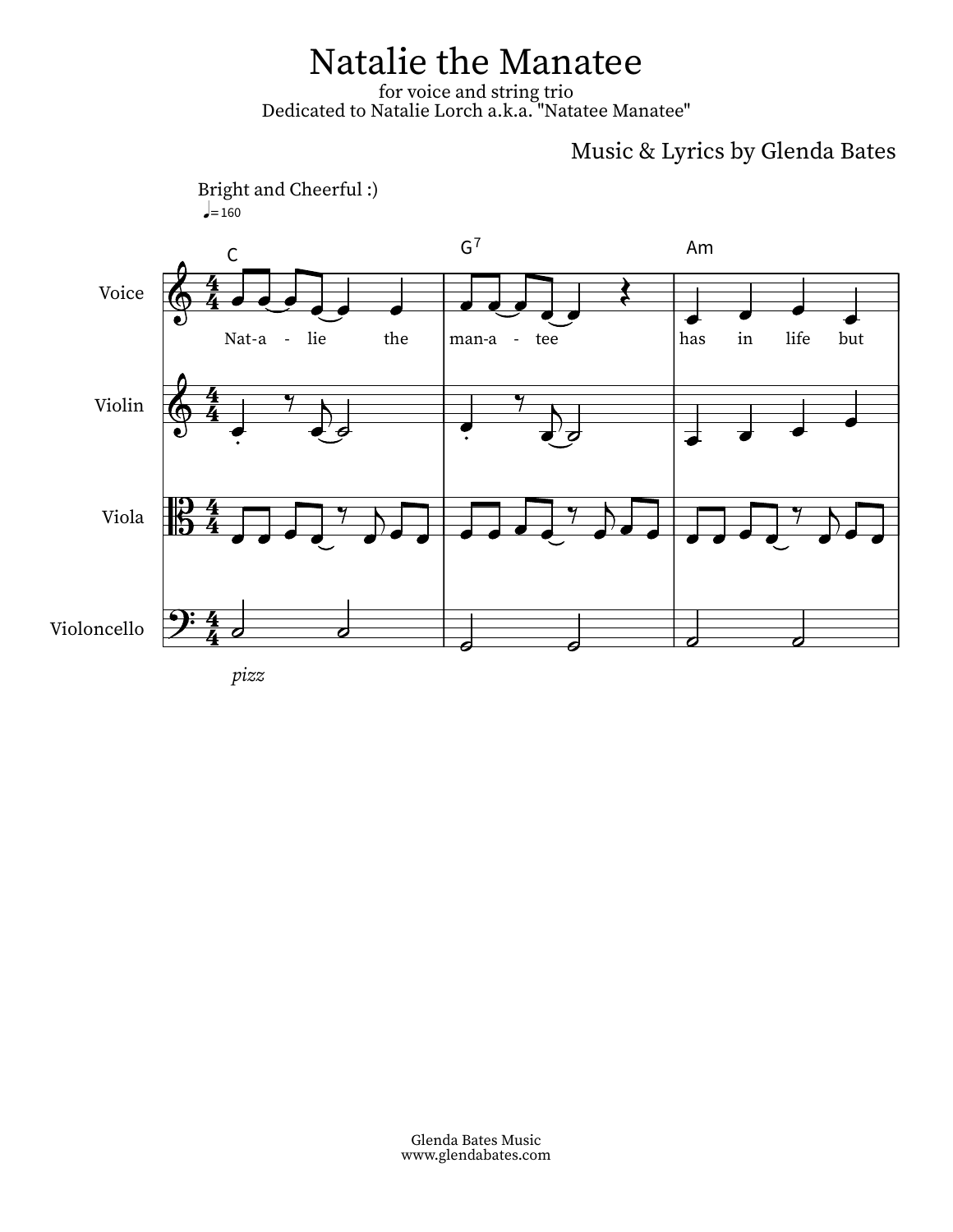

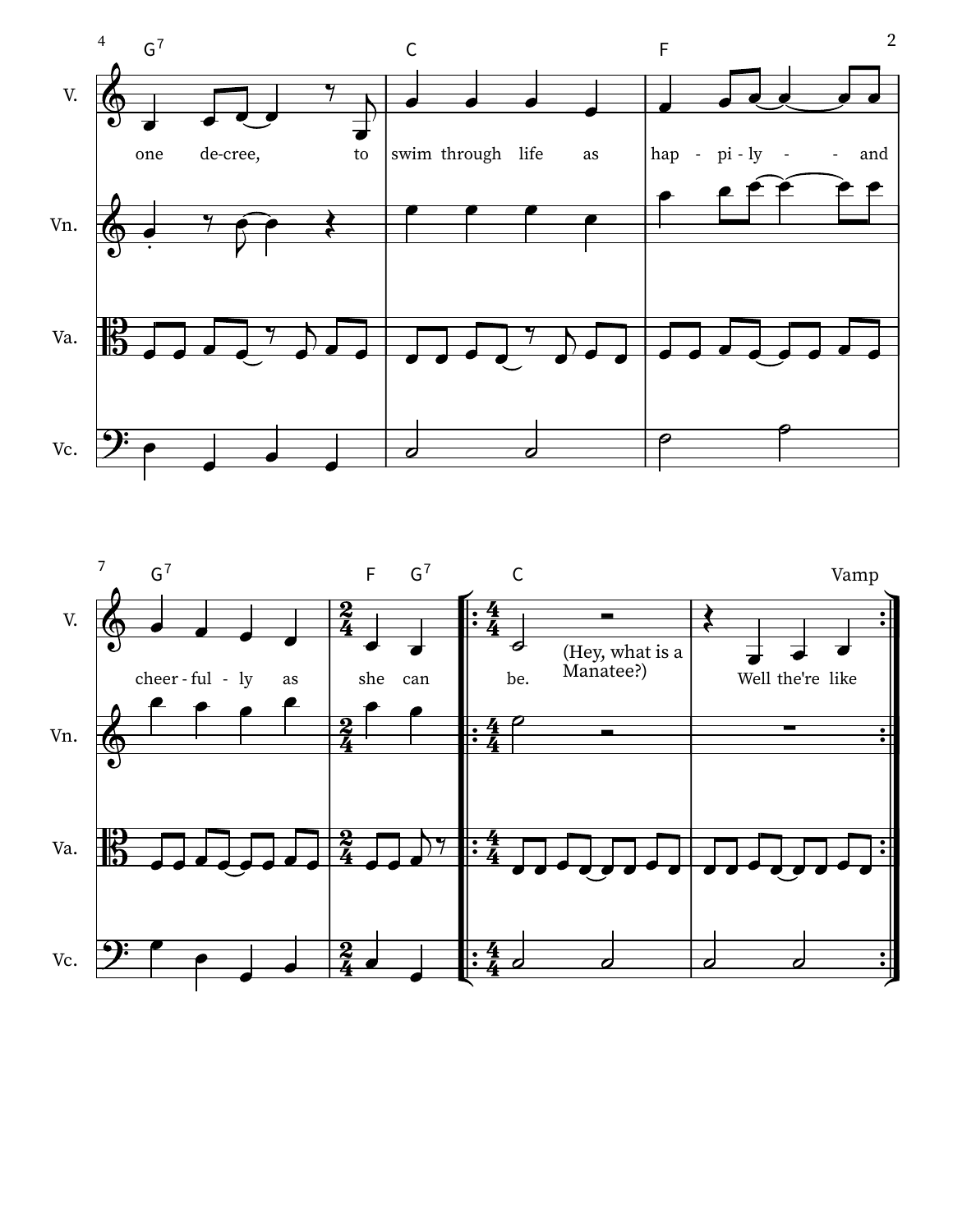

pizz

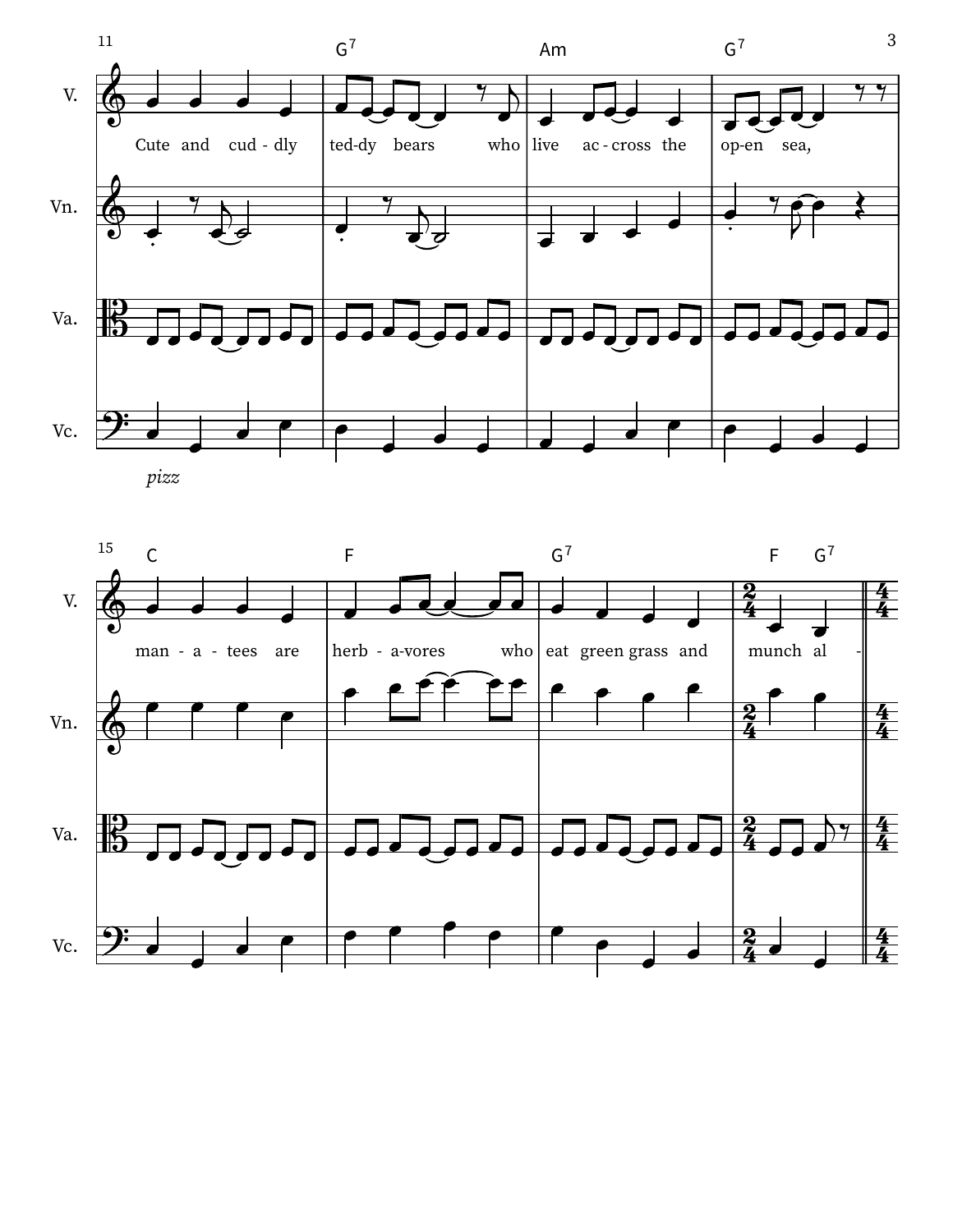

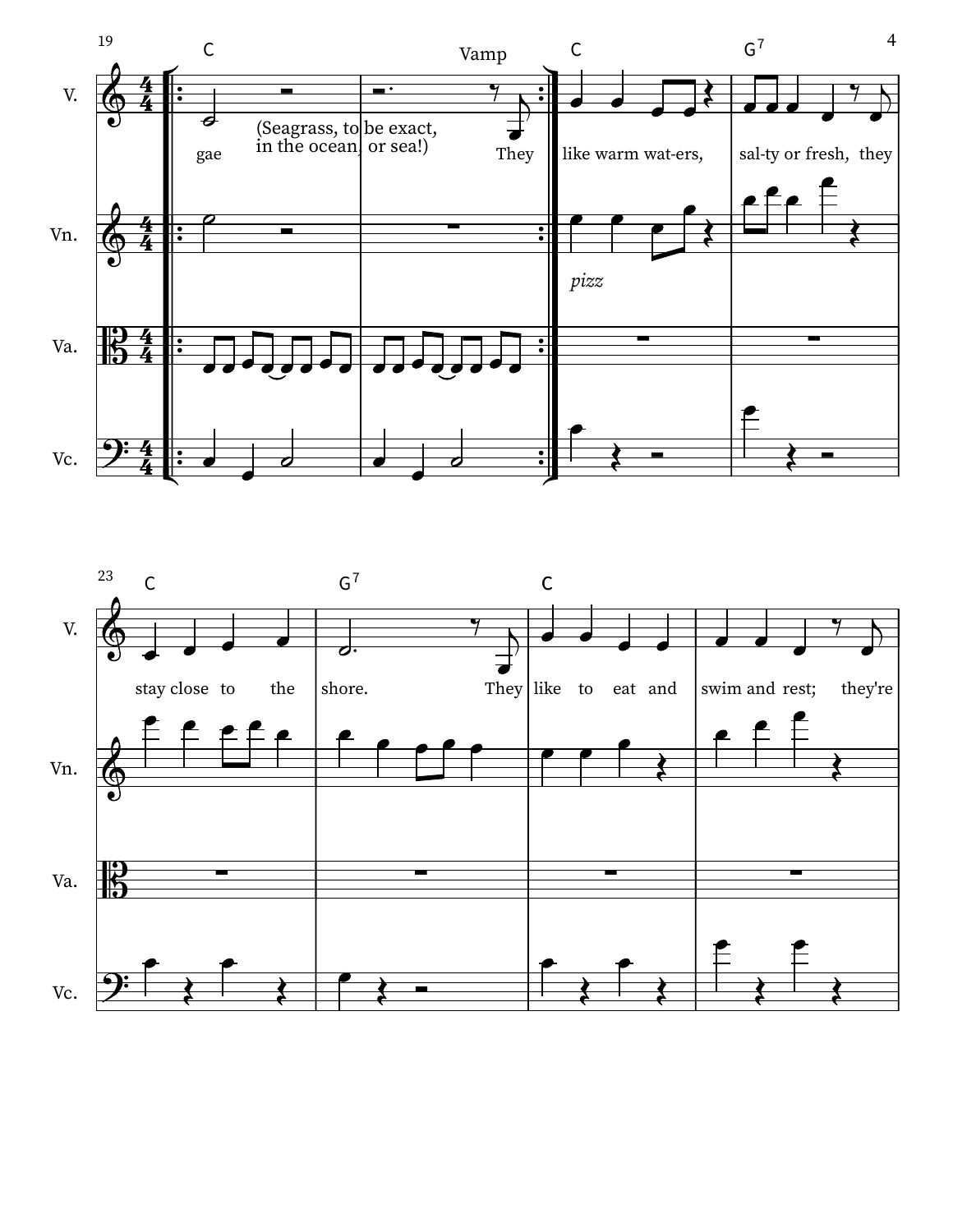

```
arco
```


pizz